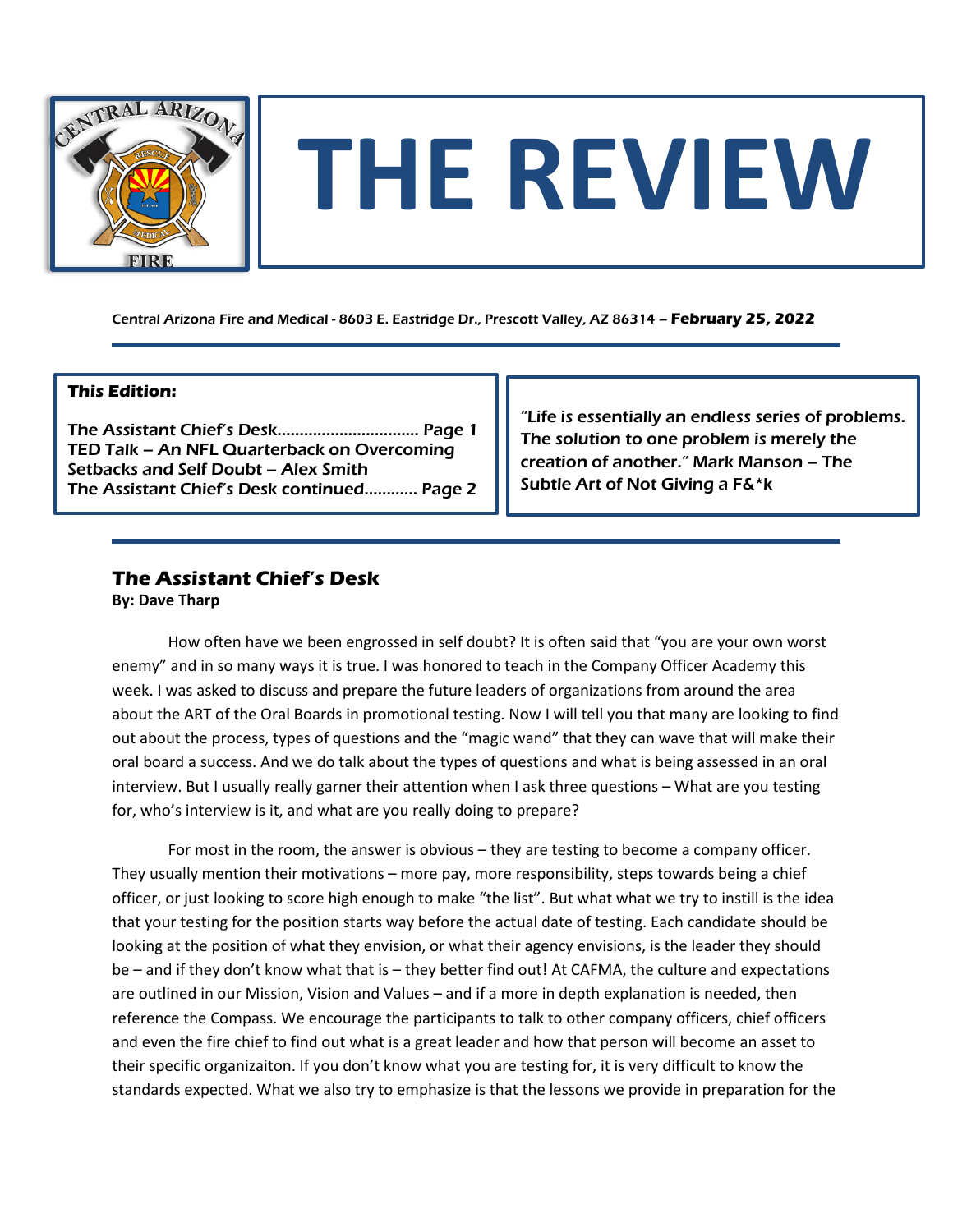Company Officer testing doesn't just apply to that specific process – but to life. Development of what you are and what you want to become is natural. But how often do we actually ask the question of what are we testing for in life? What are those expectations? Have we consulted with others to know what are the expectations or are there just uncommunicated expectations that you have no hope in fulfilling?

Moving on, the next question always seems to stump the class. It is a simple answer – it is *your*  interview. It doesn't feel that way when you are trying to answer the proposed questions and you are stressed out of your mind, but it is *your* interview. You control the answers, you control the delivery, you control the content, you control the verbal and non-verbal responses, and the effectiveness of the communication. And ultimately – you are your own worse enemy. We have seen it time after time, where trains of thought derail, nervous habits come screaming forward and the stress of the situation causes self doubt and self destruction. Interestingly, this really seems to resonate with the participants when we talk about how this applies to life outside of the interview. While the interview offers a 45 -60 minute snapshot into someone's abilites to communicate, control the situation, mitigate time and construct meaningful responses, it actually teaches us about their character, how they will react to stress, and who they are as a person. How often are we tested in life? What are we being tested on? How do we respond? Do we react and hope for the best – or do we realize it is our life, our challenge, our issue – then realize what we can and can't control, formulate a meaningful answer or solution and work through it? Do we truly realize we are our own worst enemy? Alex Smith's TED talk on what happened to him and the challenge he needed overcome all started with acknowledgement of what was happening to his body. Accepting it was his life, and though he would need help, it was ultimately his decision how his "interview" was going to go… good, bad or ugly.

# **TED Talks – An NFL Quarterback on Overcoming Setbacks and Self Doubt**

**By: Alex Smith**

[https://www.ted.com/talks/alex\\_smith\\_an\\_nfl\\_quarterback\\_on\\_overcoming\\_setbacks\\_and\\_self\\_doubt](https://www.ted.com/talks/alex_smith_an_nfl_quarterback_on_overcoming_setbacks_and_self_doubt)

### **Assistant Chief's Desk Continued**

The third and final question posed to the class participants is "what are you really doing to prepare?" Many respond with their studying techniques, or how many mock oral boards they practice with. But realistically, can you prepare for every possible question that may be asked in a promotional interview? For my Battalion Chief's oral interview, I studied over 2500 questions. How many of those questions were asked? One. I prepared in the way I thought was going to produce a successful outcome. But I did not actually prepare for the interview. How often do we prepare for a situation, but life throws us a curve ball? The answer is all the time. Just like in oral boards, the answer is actually a process of preparation that occurs with how you actually react, respond or adapt. Just like in promotional interviews, you will bomb it at times in life (believe me, I can provide you multiple instances in my life for reference), but do you have the grit to recover? Can you adapt to questions that you don't know the